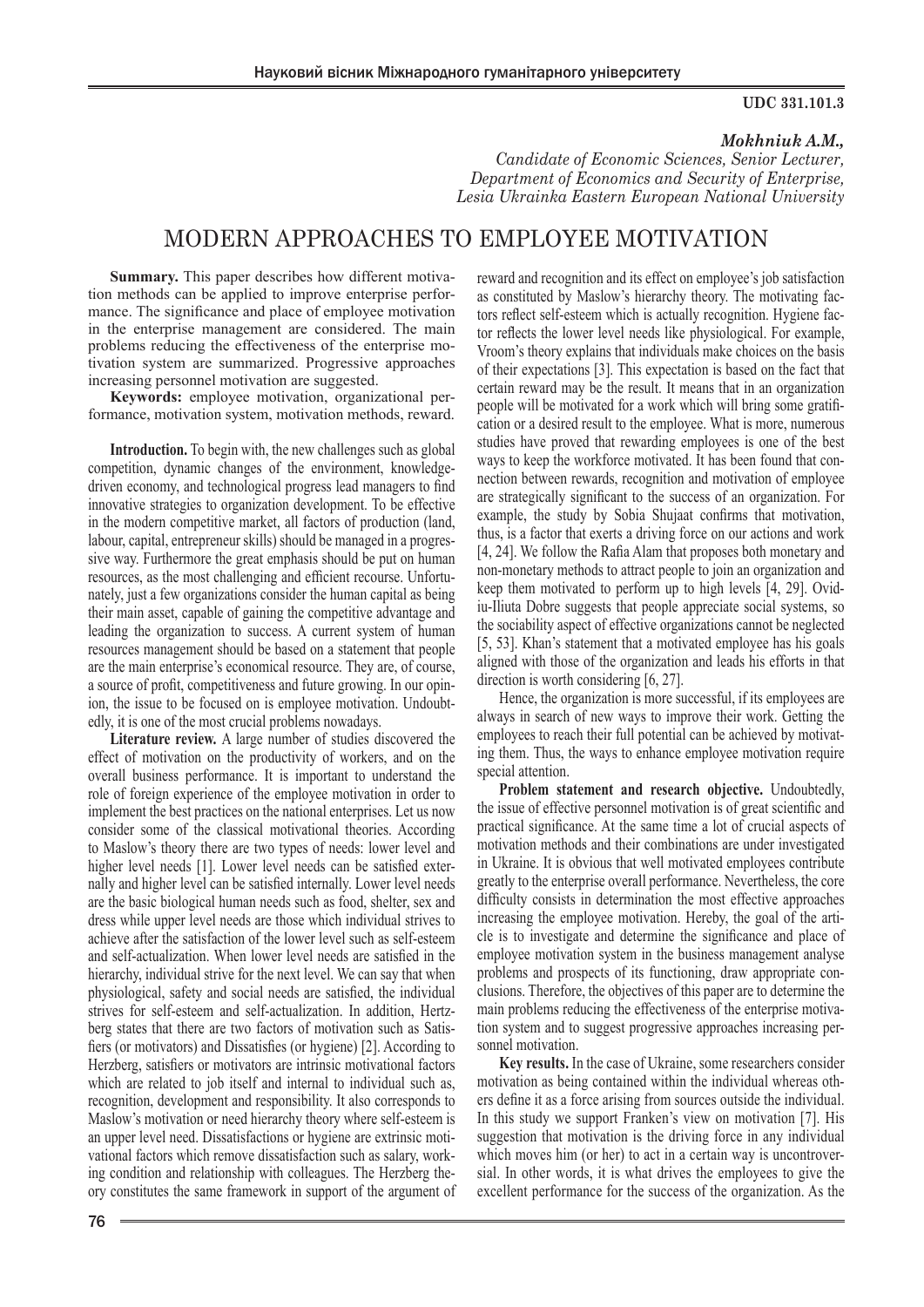same time we believe that motivation could be changed externally. Moreover, we can presume that the main task of a good top manager is to find the key factors to affect the employee motivation and in that way increase their performance. To conclude this discussion on the issue of what personnel motivation means, it can be said that each individual is already motivated, but that such inherent motivation can and should be stimulated by means of external motivation to inspire performance.

There are many options to influence the motivation of the individual. It is clear that ways ensuring effective impact on the motivation of work are not sustainable. Moreover, the same factor works differently for different people and could increase productivity of a specific person and reduce all the motivational guidelines for another. Therefore, it only confirms the necessity and the importance of studying the needs of the individual, his attitudes, desires and priorities for the development of effective motivation system.

Taking into account Maslow's motivation hierarchy it is obvious that employers would benefit by having a noncash reward system in place when they already have an appropriate cash bonus system. However, in the current economic situation in our country all the intangible motivation methods would appear to be useless, because of the insufficient monetary compensation system. Thus, to benefit from noncash reward system, it is obligatory to provide proper salary level in Ukraine.

It is likely that goal setting processes have a significant effect on personnel motivation. We can draw the tentative conclusion that setting objectives incorrectly usually causes problems and demotivate employees. Besides the generally accepted rules of goal setting (specific, measurable, achievable, relevant, timebound) it is necessary to zoom in on the communication among the targets, the efforts and the rewards.

Definitely, an effective motivational system includes an obvious relationship among employee's everyday objectives, firm's goals, and the way the personnel is rewarded. What is more, if any kind of ambiguity arises in this communication then it will decrease or eliminate the effect of motivation. It is certain that high level of employee satisfaction enhances their performance and decreases the staff turnover which in turn reduces the cost of recruiting, selection and training.

The analysis has shown significant gap in the time that organizations have implemented a motivation technique and the increase in the organizational performance. There are some factors to explain it. The first problem is that the correlation between the personnel stimulation and the productivity growth is difficult to identify, observe and estimate. Secondly, very few organizations have well established and specialized expertise in the area of employee motivation.

Furthermore the variety of stimulation methods, their combinations and multiform effects on different people leads to the lack of understanding the precise benefits. Taken together, all the above mentioned characteristics determine that the implementation of effective motivation system requires fundamental changes in the everyday patterns and procedures of the organization that make it very difficult to undertake in an effective manner, and significantly.

It is obvious that financial reward is the key motivator for the employees. At the same time, only monetary methods do not enhance productivity over a long period and money does not improve performance significantly. Fortunately, there are other non-financial factors that have a positive influence on motivation, such as rewards, social recognition and performance feedbacks.

In sum the main problems reducing the effectiveness of the enterprise motivation system are:1) neglecting the influence of noncash motivation methods or using them with no monetary basis; 2) difficulties in diversifying motivational techniques among different groups of personnel; 3) the link between motivational action and organization performance is not always clear; 4) ambiguous goals and instructions; 5) uncertainty in the employee reaction on the motivation technique; 6) incertitude in employees' loyalty and engagement; 7) difficulties in assessment the impact of motivation on the organization performance.

Hence, to increase the human capital investment on the domestic enterprises and organizations we need to consider all the above mentioned issues. Therefore, until previously mentioned problems are solved, it is not effective to implement specific motivational techniques.

That's why our suggestions are: 1) to provide the satisfactory level of monetary reward for the personnel; 2) to improve on-the-job conditions; 3) to perfect the existing corporate culture and psychological climate; 4) to provide the feedback both when an employee operates well and when he/she does something wrong; 5) to set objectives with clear effort/reward correlation; 6) to give rewards that are meaningful and appropriate according to the task fulfilled; 7) to provide both on-the -job and off-the-job upgrading training; 8) involve employees in the decision making process; 9) involve employees in the process of assessment criteria determination.

In conclusion, we suggest starting with on-the-job training as a powerful motivational factor. We want to zoom in on its positive impact on personnel wages and development, as well as employment, mobility. We would like to emphasise the positive impact of training on company performance. In terms of benefits for enterprises, the evidence points towards positive impacts on productivity, innovation and organisation culture. A more systematic and fundamental approach to researching influence of on the job training to personnel motivation would enable stronger conclusions.

**Conclusions and future research perspectives.** To sum up, we are convinced that personnel is the most valuable and efficient recourse available to the enterprise. Thus, increasing employee performance by different motivation methods and techniques is one of the most progressive ways to provide corporate advantage and the long-term effective development of the organization.In view of this, further research on intangible motivation methods and their influence on the employee performance on Ukrainian enterprises is suggested.

### *References:*

- 1. Maslow, A.H. (1954), Motivation and Personality, Harper, New York, NY, 411 p.
- 2. Herzberg, F. (1968). One more time: How do you motivate employees? Harvard Business Review, 40 (1), pp 53-62.
- 3. Vroom, V. H. (1964). WorkandMotivation, JohnWiley&Sons, NewYork, NY.
- 4. Shujaat,S., Alam, R (2013). Impact of non-monetary rewards on employee's motivation: a study of commercial banks in Karachi. Journal of Management and Social Sciences Vol.9, No. 2, (Fall 2013) pp 23-30.
- 5. Dobre, O.I. Employee motivation and organizational performance. Review of Applied Socio- Economic Research Volume 5, Issue 1 / 2013, pp. 53-60.
- 6. Khan, K. U., Farooq, S. U., &Ullah, M. I., (2010). The Relationship between Rewards and Employee Motivation in Commercial Banks of Pakistan. Research Journal of International Studies, 14, pp 37-52.
- 7. Franken (1994) Motivation: changing «must work» into a «want to work». Entrepreneur 13 (3), pp 15-16.